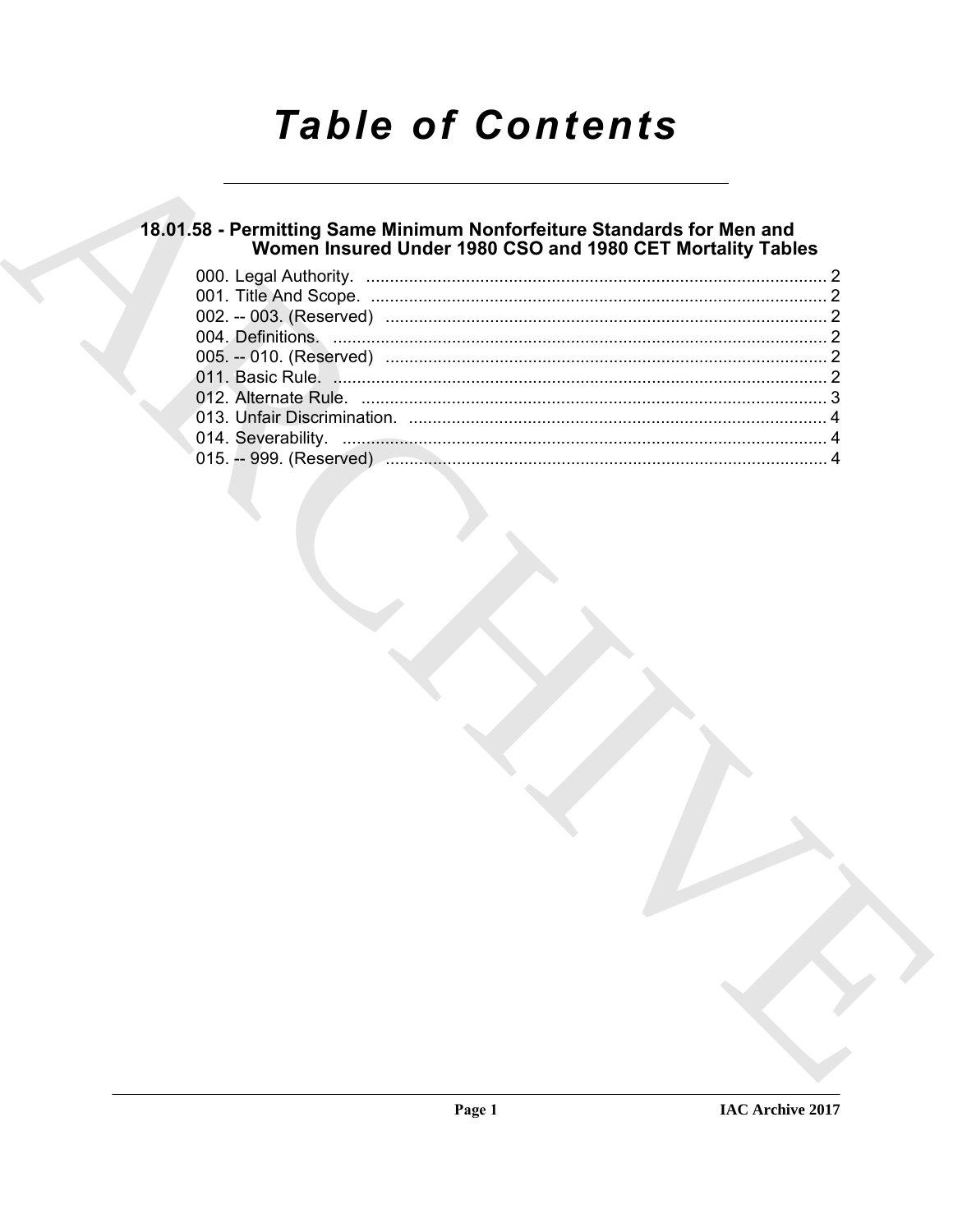#### **IDAPA 18 TITLE 01 CHAPTER 58**

#### <span id="page-1-0"></span>**18.01.58 - PERMITTING SAME MINIMUM NONFORFEITURE STANDARDS FOR MEN AND WOMEN INSURED UNDER 1980 CSO AND 1980 CET MORTALITY TABLES**

#### <span id="page-1-1"></span>**000. LEGAL AUTHORITY.**

This rule is promulgated by the Director of Insurance pursuant to Section 41-1927, Idaho Code. (7-1-93)

#### <span id="page-1-2"></span>**001. TITLE AND SCOPE.**

The purpose of the rule is to permit individual life insurance policies to provide the same case values and paid-up nonforfeiture benefits to both men and women. No change in minimum valuation standards is implied by this rule.

(7-1-93)

#### <span id="page-1-3"></span>**002. -- 003. (RESERVED)**

#### <span id="page-1-16"></span><span id="page-1-9"></span><span id="page-1-4"></span>**004. DEFINITIONS.**

**CHAPTER 58**<br> **CHAPTER 58**<br> **COLUME INSURED UNDER MORMANDS POPER TIME STANDARDS POR MEN AND<br>
WOMEN INSURED UNDER 1986 CSO AND 1980 CET MORTALITY FASLES<br>
1991. LICENT ATTIONATY Process of Enters and CSO AND 1980 CET MORTAL 01. 1980 CSO Table, with or Without Ten Year Select Mortality Factor**. As used in this rule, "1980 CSO Table, with or without Ten-Year Select Mortality Factor" means that mortality table, consisting of separate rates of mortality for male and female lives, developed by the Society of Actuaries Committee to Recommend New Mortality Tables for Valuation of Standard Individual Ordinary Life Insurance, incorporated in the 1980 NAIC Amendments to the Model Standard Valuation Law and Standard Nonforfeiture Law for Life Insurance, and referred to in those models as the Commissioners 1980 Standard Ordinary Mortality Table, with or without Ten (10) Year<br>Select Mortality Factors. (7-1-93) Select Mortality Factors.

<span id="page-1-15"></span>**02. 1980 CSO Table (M), with or Without Ten Year Select Mortality Factors**. As used in this rule, "1980 CSO Table (M), with or without Ten-Year Select Mortality Factors" means that mortality table consisting of the rates of mortality for male lives from the 1980 CSO Table, with or without Ten (10) Year Select Mortality Factors.  $(7-1-93)$ 

<span id="page-1-14"></span>**03. 1980 CSO Table (F), with or Without Ten Year Select Mortality Factors**. As used in this rule, "1980 CSO Table (F), with or without Ten-Year Select Mortality Factors" means that mortality table consisting of the rates of mortality for female lives from 1980 CSO Table, with or without Ten-Year Select Mortality Factors. (7-1-93)

<span id="page-1-12"></span>**04. 1980 CET Table**. As used in this rule, "1980 CET Table" means that mortality table consisting of separate rates of mortality for male and female lives, developed by the Society of Actuaries Committee to Recommend New Mortality Tables for Valuation of Standard Individual Ordinary Life Insurance, incorporated in the 1980 NAIC Amendments to the Model Standard Valuation Law and Standard Nonforfeiture Law for Life Insurance, and referred to in those models as the Commissioners 1980 Extended Term Insurance Table.

<span id="page-1-11"></span>**1980 CET Table (M)**. As used in this rule, "1980 CET Table (M)" means that mortality table ates of mortality for male lives from the 1980 CET Table. (7-1-93) consisting of the rates of mortality for male lives from the 1980 CET Table.

<span id="page-1-10"></span>**06. 1980 CET Table (F)**. As used in this rule, "1980 CET Table (F)" means that mortality table consisting of the rates of mortality for female lives from the 1980 CET Table. (7-1-93)

<span id="page-1-13"></span>**07. 1980 CSO and 1980 CET Smoker and Nonsmoker Mortality Tables**. As used in this rule, "1980 CSO and 1980 CET Smoker and Nonsmoker Mortality Tables" mean the mortality tables with separate rates of mortality for smokers and nonsmokers derived from the 1980 CSO and 1980 CET Mortality Tables by the Society of<br>Actuaries Task Force on Smoker/Nonsmoker Mortality and adopted by the NAIC in December 1983. (7-1-93) Actuaries Task Force on Smoker/Nonsmoker Mortality and adopted by the NAIC in December 1983.

#### <span id="page-1-5"></span>**005. -- 010. (RESERVED)**

#### <span id="page-1-7"></span><span id="page-1-6"></span>**011. BASIC RULE.**

<span id="page-1-8"></span>**01. Acceptable Tables**. For any policy of insurance on the life of either a male or female insured delivered or issued for delivery in this state after the operative date of Section  $41-1927(9)(d)(xi)$  for that policy form.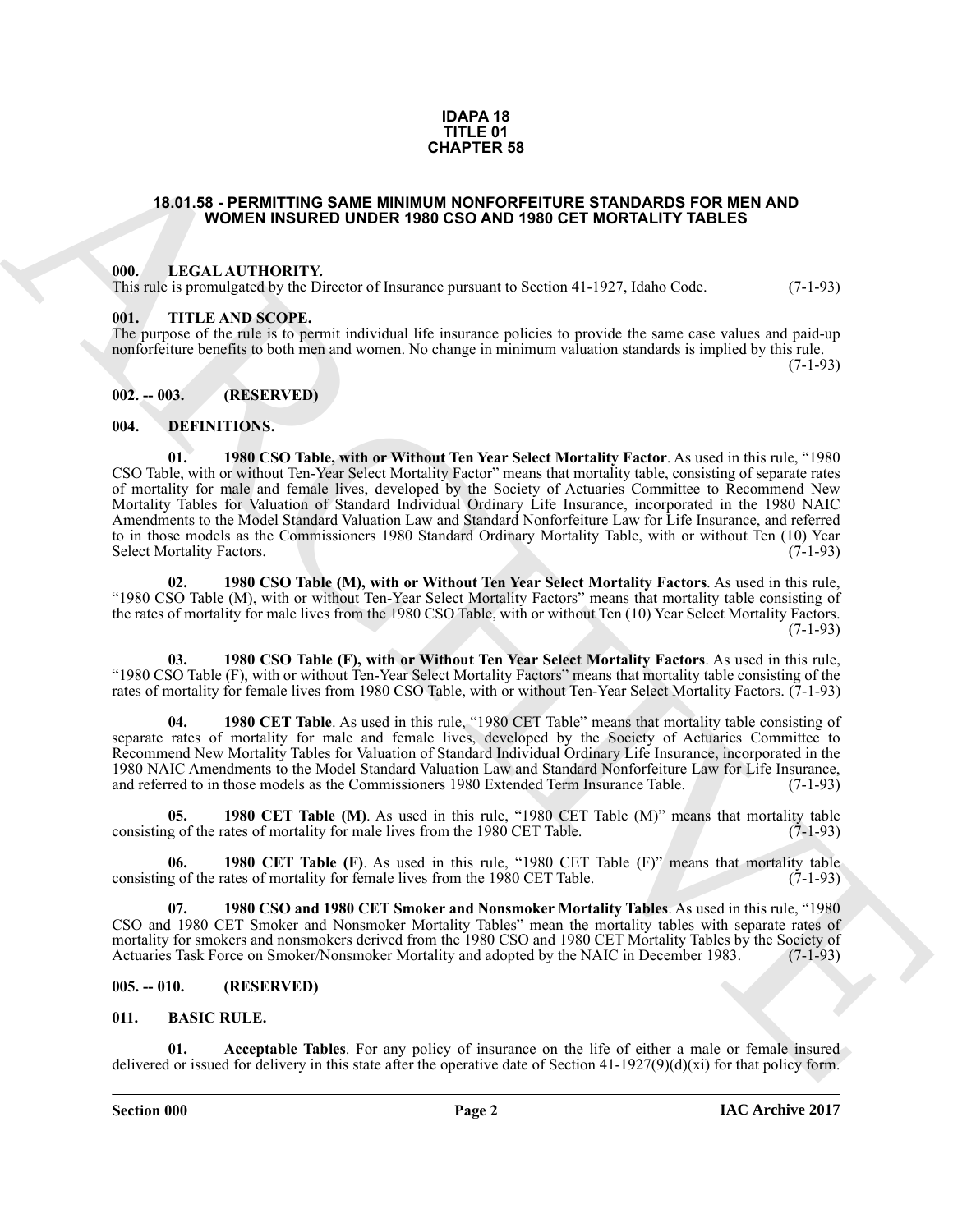#### *IDAHO ADMINISTRATIVE CODE IDAPA 18.01.58 - Permitting Same Nonforfeiture Standards for*<br>Department of Insurance Men & Women Insured Under 1980 CSO & CET Mortality Tables *Men & Women Insured Under 1980 CSO & CET Mortality Tables*

(7-1-93)

**a.** A mortality table which is a blend of the 1980 CSO Table (M) and the 1980 CSO Table (F) with or without Ten (10) Year Select Mortality Factors may at the option of the company be substituted for the 1980 CSO Table, with or without Ten (10) Year Select Mortality Factors, and (7-1-93)

**b.** A mortality table which is of the same blend as used in (i) but applied to form a blend of the 1980 CET Table (M) and the 1980 CET Table (F) may at the option of the company be substituted for the 1980 CET Table, for use in determining minimum cash surrender values and amounts of paid-up nonforfeiture benefits. (7-1-93)

<span id="page-2-4"></span>**02. Acceptable Tables**. The following tables will be considered as the basis for acceptable tables: (7-1-93)

**a.** One hundred percent (100%) Male, zero percent (0%) Female for tables to be designated as the "1980 CSO-A" and "1980 CET-A" tables. (7-1-93)

**b.** Eighty percent (80%) Male, twenty percent (20%) Female for tables to be designated as the "1980 and "1980 CET-B" tables. (7-1-93)  $\text{CSO-B}$ " and "1980  $\text{CET-B}$ " tables.

Sixty percent (60%) Male, forty percent (40%) Female for tables to be designated as the "1980  $\text{CSO-C}^{\text{v}}$  and "1980 CET-C" tables. (7-1-93)

**d.** Fifty percent (50%) Male, fifty percent (50%) Female for tables to be designated as the "1980 CSO-D" and "1980 CET-D" tables. (7-1-93)

**e.** Forty percent (40%) Male, sixty percent (60%) Female for tables to be designated as the "1980 and "1980 CET-E" tables. (7-1-93)  $\text{CSO-E}^{\prime\prime}$  and "1980  $\text{CET-E}^{\prime\prime}$  tables.

**f.** Twenty percent (20%) Male, eighty percent (80%) Female for tables to be designated as the "1980 and "1980 CET-F" tables. (7-1-93) CSO-F" and "1980 CET-F" tables.

<span id="page-2-5"></span>**g.** Zero percent (0%) Male, one hundred percent (100%) Female for tables to be designated as the " $1980 \overline{\text{CSO}}$ -G" and " $1980 \overline{\text{CET}}$ -G" tables.

*Great from the Hartress* Constraints of the same of the same of the same of the same of the same of the same of the same of the same of the same of the same of the same of the same of the same of the same of the same o **03. Exceptions**. Tables A and G are not to be used with respect to policies issued on or after January 1, 1985 except where the proportion of persons insured is anticipated to be ninety percent (90%) or more of one (1) sex or the other or except for certain policies converted from group insurance. Such group conversions issued on or after January 1, 1986 must use Mortality Tables based on the blend of lives by sex expected for such policies if such group conversions are considered as extensions of the Norris decision. This consideration has not been clearly defined by court or legislative action in all jurisdictions.

#### <span id="page-2-1"></span><span id="page-2-0"></span>**012. ALTERNATE RULE.**

In determining minimum cash surrender values and amounts of paid-up nonforfeiture benefits for any policy of insurance on the life of either a male or female insured on a form of insurance with separate rates for smokers and nonsmokers delivered or issued for delivery in this state after the operative date of Section 41-1927(9)(d)(xi) for that policy form, in addition to the mortality tables that may be used according to Section 011:  $(7-1-93$ policy form, in addition to the mortality tables that may be used according to Section  $011$ :

<span id="page-2-3"></span>**01. Blended CSO Mortality Tables**. A mortality table which is a blend of the male and female rates of mortality according to the 1980 CSO Smoker Mortality Table, in the case of lives classified as smokers, or the 1980 CSO Nonsmoker Mortality Table, in the case of lives classified as nonsmokers, with or without ten-year Select Mortality Factors, may at the option of the company be substituted for the 1980 CSO Table, with or without Ten-year Select Mortality Factors; and (7-1-93)

<span id="page-2-2"></span>**02. Blended CET Mortality Tables**. A mortality table which is of the same blend as used in Subsection 012.01 of this rule chapter but applied to form a blend of the male and female rates of mortality according to the corresponding 1980 CET Smoker Mortality Table or 1980 CET Nonsmoker Mortality Table may at the option of the company be substituted for the 1980 CET Table. The following blended mortality tables will be considered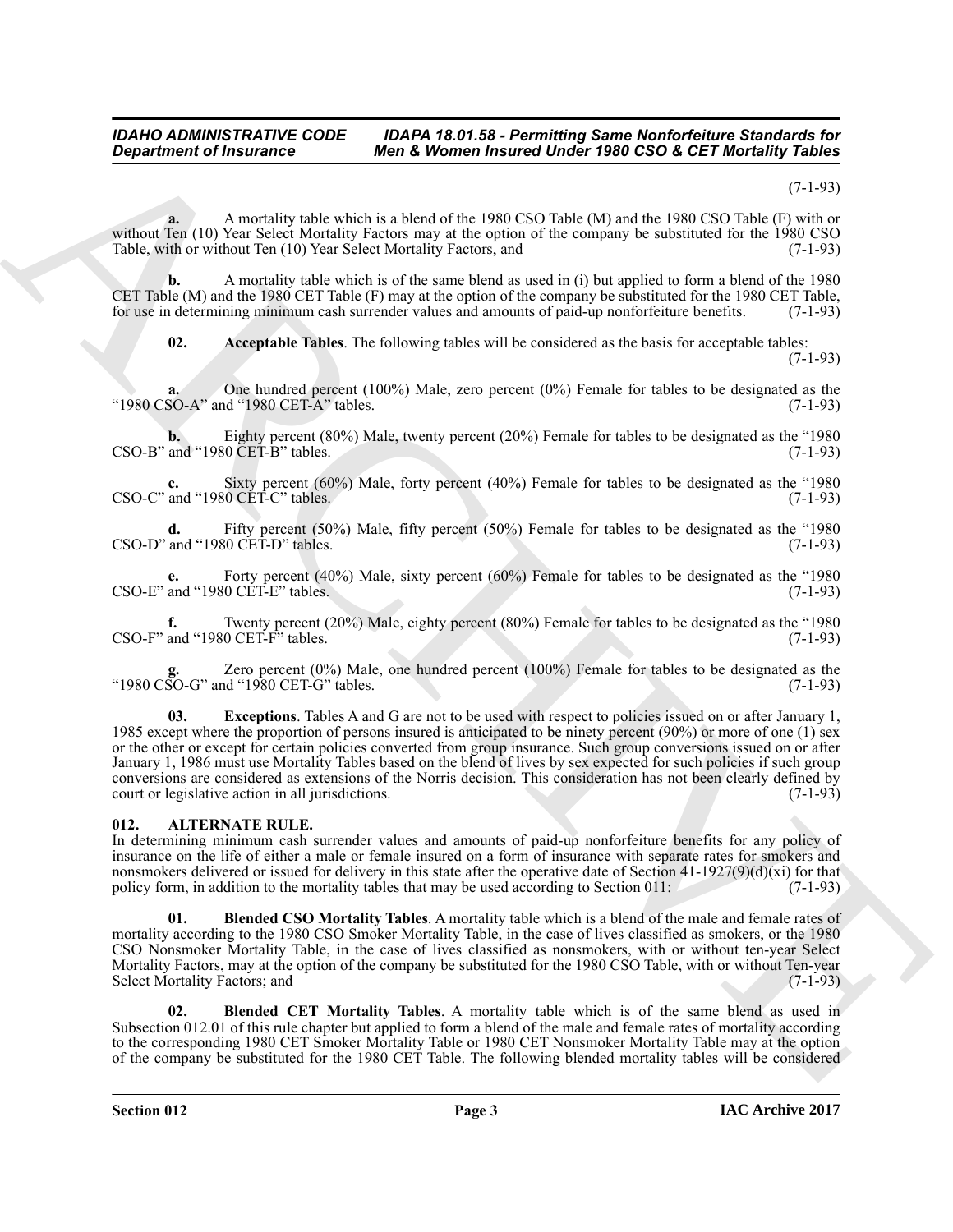#### *IDAHO ADMINISTRATIVE CODE IDAPA 18.01.58 - Permitting Same Nonforfeiture Standards for*<br>Department of Insurance Men & Women Insured Under 1980 CSO & CET Mortality Tables **Men & Women Insured Under 1980 CSO & CET Mortality Tables**

acceptable: (7-1-93)

**a.** SA: One hundred percent (100%) Male, nine percent (9%) Female smoker tables designated as "1980 CSO-SA" and "1980 CET-SA" Tables.  $(7-1-93)$ 

**b.** SB: Eighty percent (80%) Male, twenty percent (20%) Female smoker tables designated as "1980  $\overline{\text{CSO-SB}}$ " and "1980  $\overline{\text{CET-SB}}$ " Tables.

**c.** SC: Sixty percent (60%) Male, forty percent (40%) Female smoker tables designated as "1980 CSO-SC" and "1980 CET-SC" Tables. (7-1-93)

**d.** SD: Fifty percent (50%) Male, fifty percent (50%) Female smoker tables designated as "1980 CSO-<br>"1980 CET-SC" Tables. (7-1-93) SD" and "1980 CET-SC" Tables.

**e.** SE: Forty percent (40%) Male, sixty percent (60%) Female smoker tables designated as "1980 CSO-SE" and "1980 CET-SE" Tables.

**f.** SF: Twenty percent (20%) Male, eighty percent (80%) Female smoker tables designated as "1980 CSO-SF" and "1980 CET-SF" Tables. (7-1-93)

**g.** SG: Zero percent (0%) Male, one hundred percent (100%) Female smoker tables designated as "1980  $\overline{\text{CSO-SG}}$ " and "1980  $\overline{\text{CET-SG}}$ " Tables.

**h.** NA: One hundred percent (100%) Male, zero (0%) Female nonsmoker tables designated as "1980  $\text{CSO-NA}$ " and "1980 CET-NA" Tables. (7-1-93)

**i.** NB: Eighty percent (80%) Male, twenty percent (20%) Female nonsmoker tables designated as "1980 CSO-NB" and "1980 CET-NB" Tables. (7-1-93)

**j.** NC: Sixty percent (60%) Male, forty percent (40%) Female nonsmoker tables designated as "1980 J. INC. SIALY PULCINE (100)<br>CSO-NC" and "1980 CET-NC" Tables.

**k.** ND: Fifty percent (50%) Male, fifty percent (50%) Female nonsmoker tables designated as "1980  $\text{CSO-ND}^{\text{v}}$  and "1980 CET-ND" Tables. (7-1-93)

**l.** NE: Forty percent (40%) Male, sixty percent (60%) Female nonsmoker tables designated as "1980 CSO-NE" and "1980 CET-NE" Tables. (7-1-93)

**m.** NF: Twenty percent (20%) Male, eighty percent (80%) Female nonsmoker tables designated as SO-NF" and "1980 CET-NF" Tables. (7-1-93) "1980 CSO-NF" and "1980  $\text{CET-NF}$ " Tables.

**n.** NG: Zero percent (0%) Male, one hundred percent (100%) Female nonsmoker tables designated as "1980 CSO-NG" and "1980 CET-NG" Tables. (7-1-93)

<span id="page-3-3"></span>**03.** Exceptions. Tables SA, SG, NA and NG are not acceptable as blended tables unless the proportion is insured is anticipated to be ninety percent (90%) or more of one sex or the other. (7-1-93) of persons insured is anticipated to be ninety percent  $(90%)$  or more of one sex or the other.

#### <span id="page-3-0"></span>**013. UNFAIR DISCRIMINATION.**

It shall not be a violation of Section 41-1302 for an insurer to issue the same kind of policy of life insurance on both a sex-distinct and sex-neutral basis.

#### <span id="page-3-1"></span>**014. SEVERABILITY.**

**Equation of Fraumace 1992 Men & Member Street (2015)** Variety 1980 CSO & CET Member Street (2015) and the second of the second of the second of the second of the second of the second of the second of the second of the If any provision of this rule or the application thereof to any person or circumstance is for any reason held to be invalid, the remainder of the rule and the application of such provision to other persons or circumstances shall not be affected thereby.

#### <span id="page-3-2"></span>**015. -- 999. (RESERVED)**

**Section 013 Page 4**